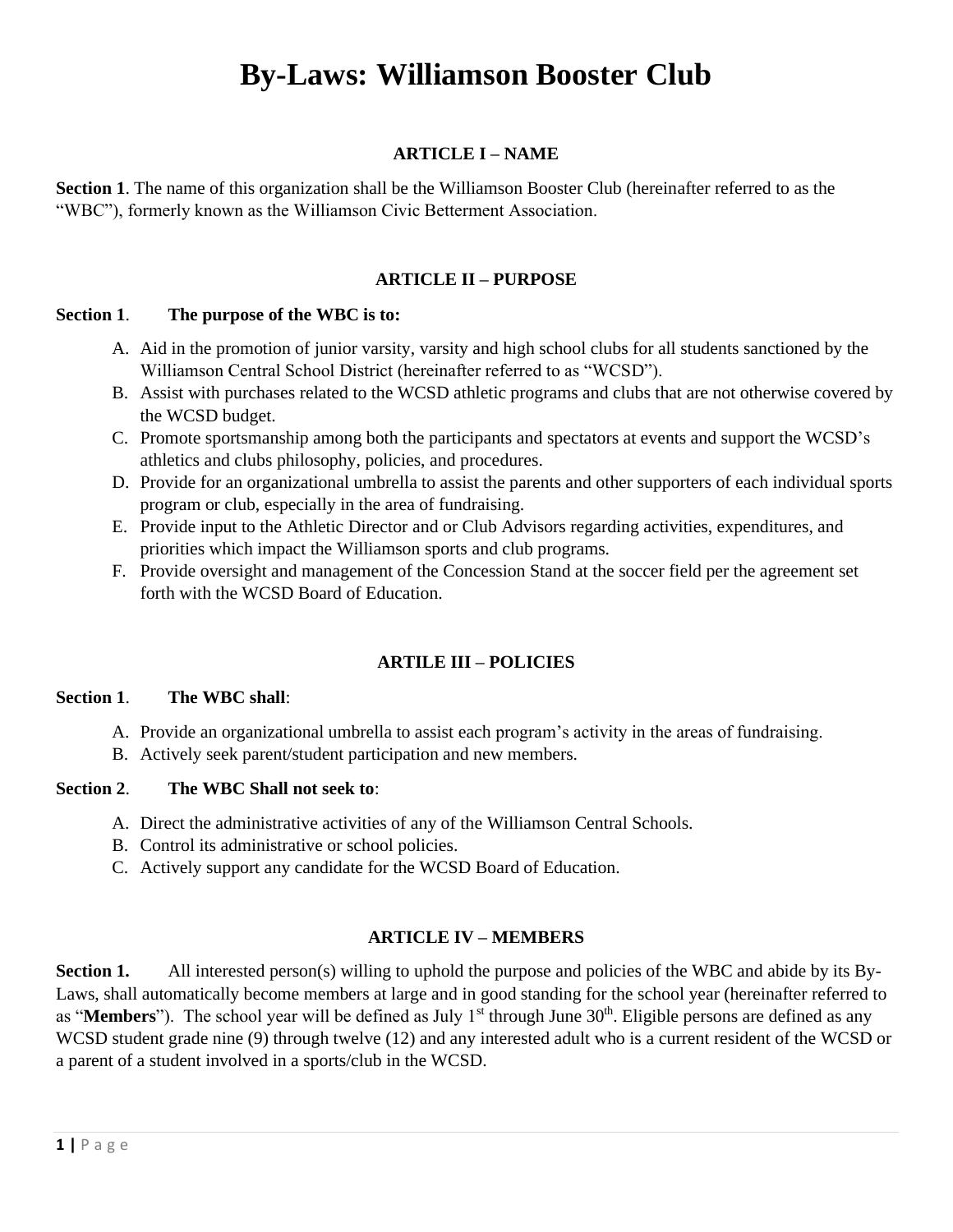# **ARTICLE V – BOARD MEMBERS, OFFICERS, TEAM/CLUB REPRESENTATIES, STUDENT REPRESENTATIVES AND VOTING MEMBERS**

**Section 1.** The Members: The members of the WBC shall consist of the Officers, Board, Team/Club Representatives, Student Representatives and Voting Members (As defined in sections 2, 3, 4, and 5 below)

**Section 2.** Board: The Board of the WBC shall consist of the Officers (a President, Vice President, Secretary, Treasurer) and Committee Chairpersons.

## **A. The Board shall:**

a. Approve all business transactions and activities of the WBC by a simple majority vote of the Board, unless specified otherwise in the By-Laws. In the event any vote ends in a tie, it will be resolved by a majority vote of the Officers of the WBC.

## **B. The Officers shall:**

- **a.** Be the basic leadership group charged with the responsibility to transact business and to direct the activities of the WBC.
- **b.** Hold an annual meeting for all members to present the goals and plans of the WBC as well as provide a review of the previous year including finances.
- **c.** Identify facility related items that can be funded by the WBC. Prioritize and make decisions regarding major expenditures.
- **d.** Accept and appoint the Team/Club Representatives to committee positions.
- **e.** Establish Standing Committees by majority vote, as necessary, comprised of members of the WBC. The president shall appoint the Committee Chairperson from the current Team/Club Representatives to head the Committee. These Committee Chairpersons shall not be part of the Officers but will report to the officers at the regular monthly meetings.
- **f.** With the Committee Chairperson, establish guidelines and budget, for each event/activity.
- **g.** Ensure good communications between the Representatives/Committee Chairperson(s) and the Board.
- **h.** Call for accountability from the Representatives and Committee Chairperson(s) on their goals and events/activity.
	- 1. **President:** The President is responsible for the effective operation of the WBC. He/She shall establish the schedule for all meetings of the WBC and shall be responsible for developing and communicating an agenda for each meeting in advance. The President shall preside at all of its meetings and bring about a consensus on all issues and involve all board members in discussion.
	- 2. **Vice-President:** The Vice-President shall have and perform all duties of the President in his/her absence. Additionally, he/she shall be the parliamentarian of the board, shall receive requests from members and representatives of the teams/clubs for funding by the WBC and shall have such other powers and duties as may be assigned.
	- 3. **Secretary:** The Secretary shall keep a correct record of all of the meetings of the WBC. He/She shall keep a file of all letters, records, and reports pertaining to the activities of the WBC, including a record of current membership.
	- 4. **Treasurer:** The Treasurer shall receive all monies of the WBC; shall oversee records of receipts, deposits, and expenditures as kept by accountant; and shall pay-out nonteam specific funds only as approved by the board. Money held on account for a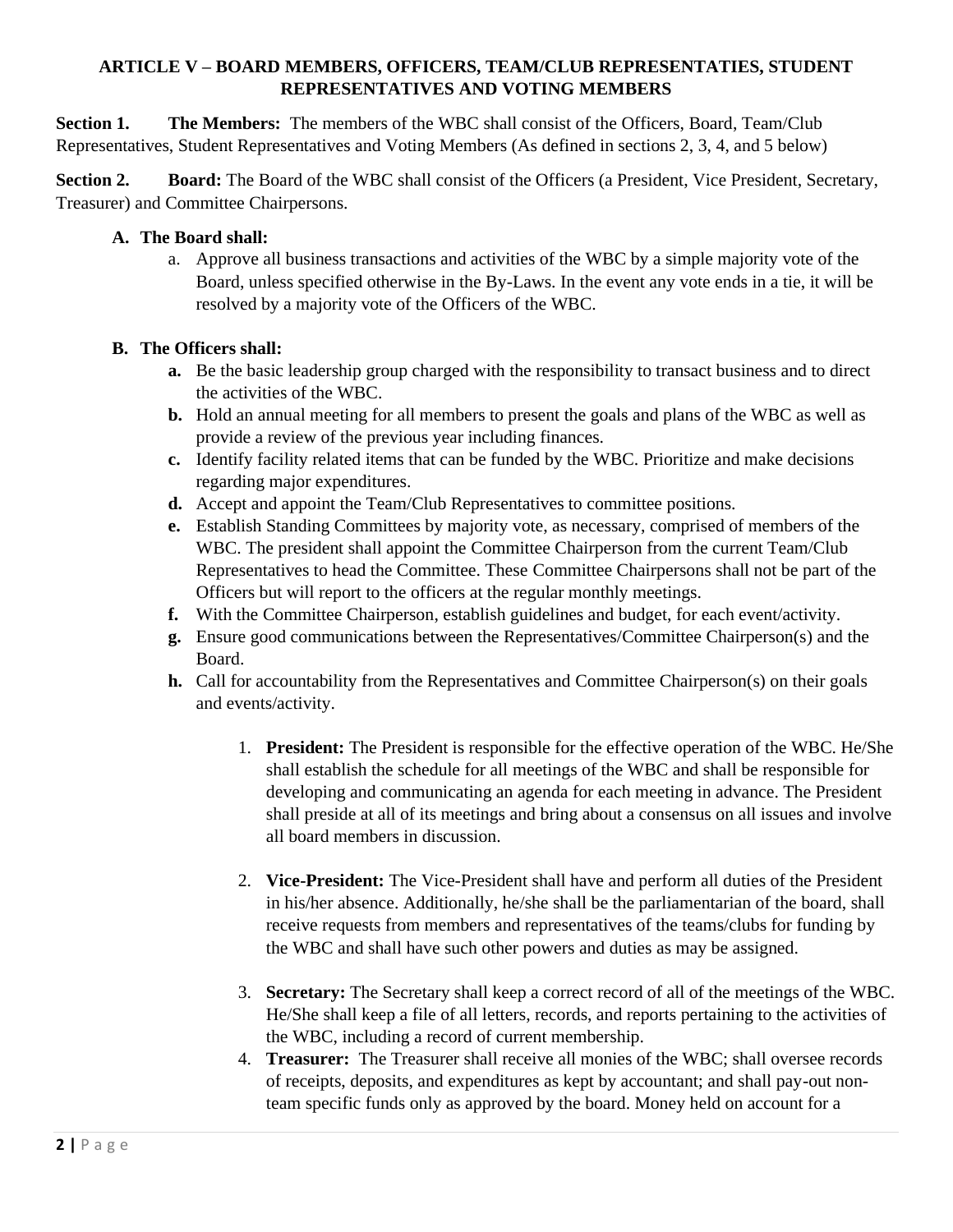specific team/club can be disbursed by the Treasurer after receiving a completed Check Request Form. Checks for expenses can be written by the Treasurer as per the event budget. One officer besides the Treasurer must sign bank statements.

#### **C. The Committee Chairpersons shall be as follows:**

**1. Chairperson of Soccer Field Concession Booth (Snack Shack):** The Chairperson of the Snack Shack is responsible for managing and overseeing all operations of the Snack Shack during the fall soccer season. The officers shall appoint the necessary committee members from Team/Club Representatives to operate the Snack Shack.

**2. Chairperson of Apple Blossom Road Race:** The Chairperson of the Apple Blossom Road Race is responsible for coordinating and overseeing all operations of the Road Race during the Apple Blossom Festival. The Officers shall appoint the necessary committee members from Team/Club Representatives to manage the Road Race. Managing the Road Race shall include registration, donations, volunteers, etc. to ensure that the Road Race takes place each year during Apple Blossom Festival. The Chairperson of the Road Race shall report to the board at the conclusion of the fall and spring seasons as to its success. Guidelines for the Road Race will be provided. This committee will have approximately 30% of the representatives assigned to them by the Officers.

**3. Chairperson of Homecoming:** The Chairperson of Homecoming is responsible for any activities that take place during Homecoming. The Officers shall appoint the necessary committee members from Team/Club Representatives to facilitate Homecoming events. Homecoming events may, include but are not limited to, the Fall Chicken BBQ, merchandise sales, dance, bon-fire, decorations, or any other activity chosen by the committee and approved by the WCSD. Chairperson will file all facility-use forms with the appropriate school. Guidelines for Homecoming events will be established where necessary. This committee will have approximately 20% of the team representatives assigned to them by the Officers.

**4. Other Fundraising Events:** Other fundraising events, established as long term, may have a Chairperson elected/appointed to oversee its operations. A committee will be established as necessary. Guidelines for an event need to be established and held by the WBC. The assignment of team representatives to be assigned by the Officers, the number of reps to be determined based on the event.

**5. Chairperson of Social Media/Marketing:** The Chairperson of Social Media/Marketing is responsible for maintaining and overseeing social media posts (i.e., Facebook, Instagram), placing relevant ads in local newspapers, and posting meeting dates, times and locations.

**Section 3. Team/Club Representatives:** All sports programs and high school sanctioned clubs can provide one representative to be on the Board of the WBC. This representative (or his/her designee) shall be an adult residing in the Williamson School District and/or a parent of a student involved in that sport or club.

#### **A. Team/Club Representatives shall:**

- a. Sign an agreement stating that they are willing to uphold the purpose and policies of the WBC and abide by its By-Laws.
- b. Attend two-thirds (2/3) of scheduled WBC meetings or send a designee in his/her absence.
- c. Be knowledgeable of the topics/business at hand.
- d. Be assigned to a standing committee by the Officers.
- e. Be appointed by the coach/director of that program.
- f. Act as liaison/team/club contact for Varsity/ Junior Varsity or their club.
- g. Vote on behalf of their coach/team or director/club when required.
- h. Bring forward interests, requests, agenda items on behalf of their sports programs/club.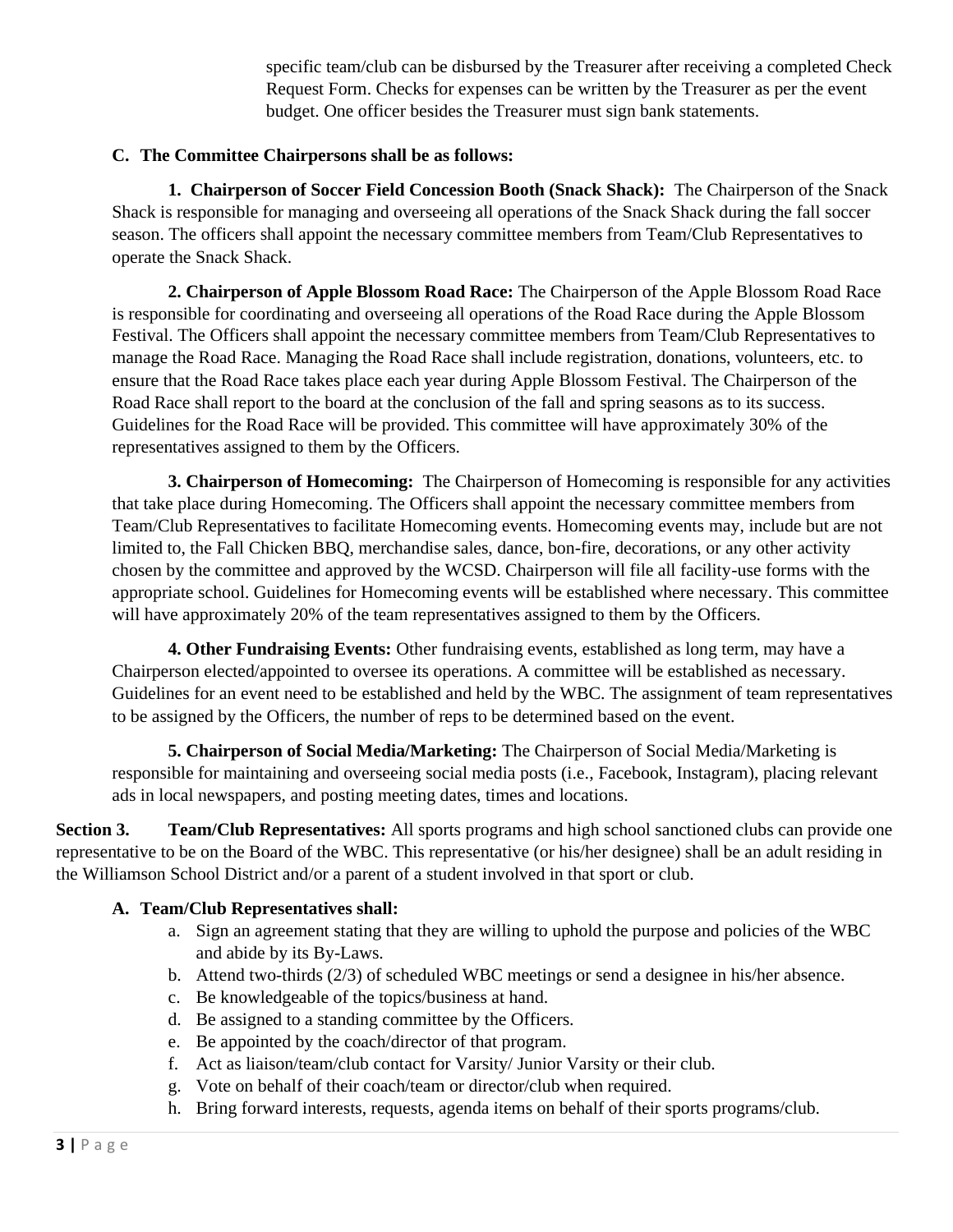- i. Recruit team/club volunteers for WBC committees.
- j. Assist coach with organizing team/club events as needed.
- k. Report to the Board as to the goals and plans of their team/club as well as provide a review of the previous year including finances.

# **B. Responsibilities include:**

- a. Meeting with coach/director, review coach's/director's expectations, needs, etc.
- b. Reviewing any plan for the upcoming season and share with the WBC.
- c. Scheduling volunteers for concessions or other events and maintaining contact information for all Team/Club parent volunteers at WBC events.
- d. Encouraging team parents to volunteer for WBC committees and events

**Section 4. Student Representatives:** Two Student Representatives shall act as liaison to the High School Student Council.

# **A. The Student Representatives shall:**

- a. Submit a letter of interest to the WBC in June of the previous year and be selected from a pool of applicants by the WBC Officers.
- b. Be a student entering grades 9-12 the following year.
- c. Be eligible to participate in extra-curricular activities as defined by the WCSD Code of Conduct, Athletic Handbook/Extra Curricular Handbook.
- d. Sign an agreement stating that they are willing to uphold the purpose and policies of the WBC and abide by its By-Laws.
- e. Attend two-thirds (2/3) of scheduled WBC meetings or send a designee in his/her absence.
- f. Be knowledgeable of the topics/business at hand.
- g. Bring forward interests, requests, agenda items on behalf of the student body
- h. Recruit student volunteers for WBC activities.
- i. Report to the Board as the student involvement.
- j. Receive community service hours for their time committed to the WBC.

**Section 5. Voting Members:** Voting members of the WBC are defined below and shall be knowledgeable of the topic/business being voted on. Whereas a designee is allowed to vote, that designee shall be an adult in the Williamson School District and/or a parent of a student involved in the sport/club which he/she is representing. That designee shall also be knowledgeable of the topic/business being voted on.

## **A. Voting Members shall consist of:**

- **a.** Officers as established in Article V section 2.
- **b.** One (1) Team/Club Representative (or his/her designee) from each sport program/club as established in Article V Section 3.
- **c.** Two (2) student representatives as established in Article V Section 4.

## **B. Those not eligible to vote include:**

- **a.** The Athletic Director of the WCSD or his/her designee.
- **b.** School Administrator or his/her designee.
- **c.** Board of Education Representative.
- **d.** All others not defined as voting members above (i.e.: parents, students, staff and others not acting as a team representative, student representative or officer)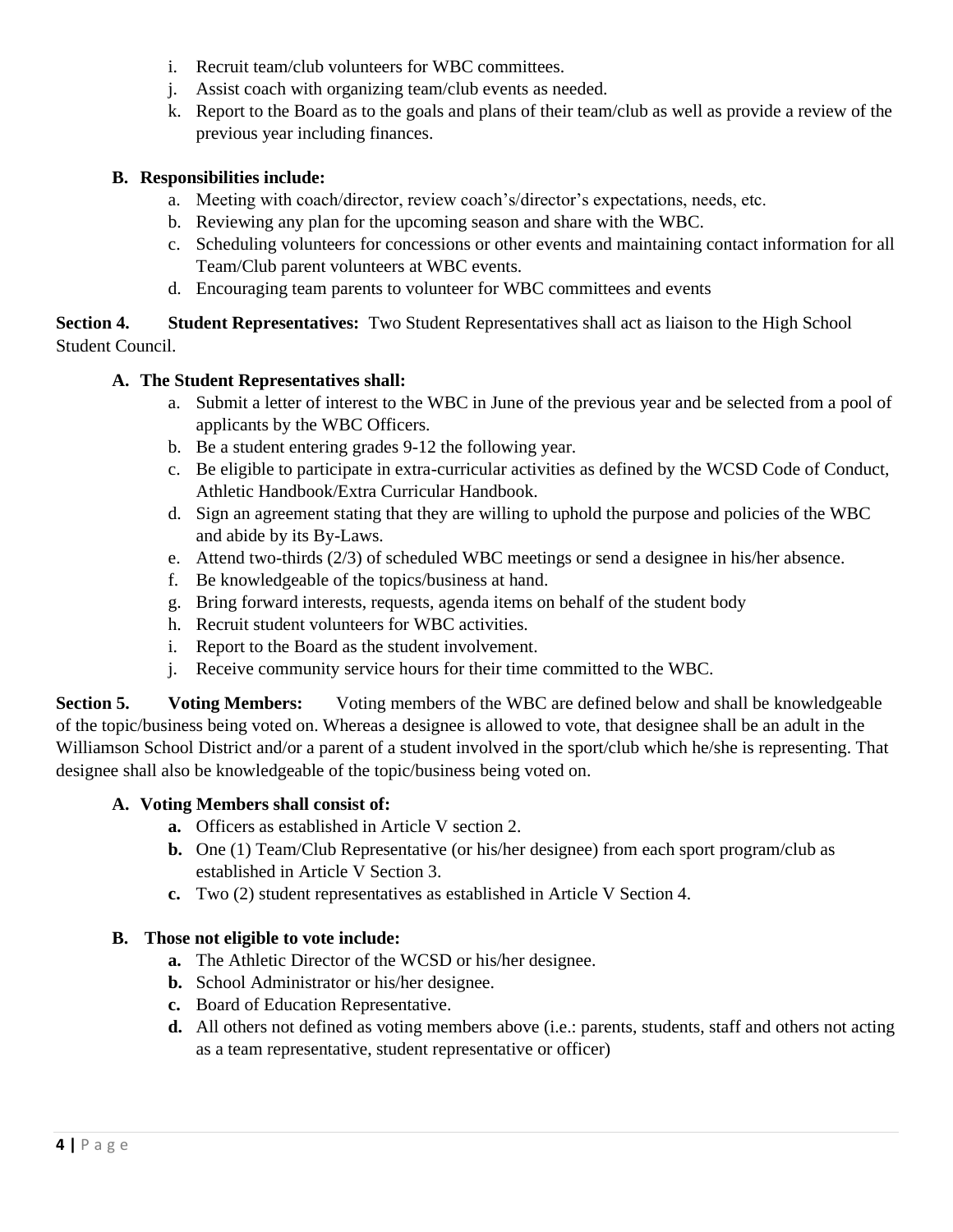## **ARTICLE VI – COMMITTEES**

- A. The WBC Officers shall establish Standing Committees as deemed necessary, by majority vote. These committees shall be comprised of members of the WBC. These Committee Chairpersons shall not be part of the Officers but will report to the officers at the regular monthly meetings.
- B. Other Fundraising Events: Other fundraising events, established as long term, may have a Chairperson elected/appointed to oversee its operations. A committee will be established as necessary. Guidelines for an event need to be established and held by the WBC.

# **ARTICLE VII – ELECTIONS**

- A. The Board shall accept Officer Nominations from open membership of active Members.
- B. New Officers of the Board will be nominated at the May meeting of the WBC, and the Officers shall be elected at the June meeting by a simple majority vote of the total votes cast by Board Members of the WBC.
- C. The term of office for the Officers shall be two consecutive school years (July  $1 -$  June 30). The transfer of responsibility from outgoing officers to incoming officers shall take place at the June meeting of the Board.
- D. Terms shall be structured that the President and Secretary (even years) terms expire on opposite years of the Vice President and Treasurer (odd years).
- E. Any Board Member of the WBC is eligible to hold an office.
- F. Any Board Member of the WBC is eligible to vote in the election of officers.

## **ARTICLE VIII – VACANCIES**

- A. In the event that an Officer of the WBC vacates his/her position, the Board members shall elect a successor to that office at the next regularly scheduled meeting of the Board. Such vacancy shall be filled for the unexpired term by the person selected by a majority vote of the Board.
- B. Any Officer or Executive Board member not performing his/her duties as defined by the By-Laws, will be granted a hearing at the next regularly scheduled Board meeting, or at a special Board meeting if the Board so elects. Following the hearing, the Officer/Executive Board member may be removed from the Board provided that at least two-thirds (2/3) of the voting members then existing vote in favor of removal.
- C. Any Member of the Board may resign at any time by means of a written resignation filed with the Secretary specifying the effective date of resignation.

#### **ARTICLE IX – MEETINGS**

#### **Section 1. Regular Board Meetings**

The Board shall hold at least six (6) regular meetings per year to carry out the business of the WBC. Meeting dates are to be scheduled at the discretion and convenience of the Board, once per month during the school year July  $1<sup>st</sup>$  to June  $30<sup>th</sup>$ .

#### **Section 2. Annual Meeting**

An annual meeting of the entire membership shall be held in June where a review of the previous year, plans for the upcoming year, long-term goals and finances are presented.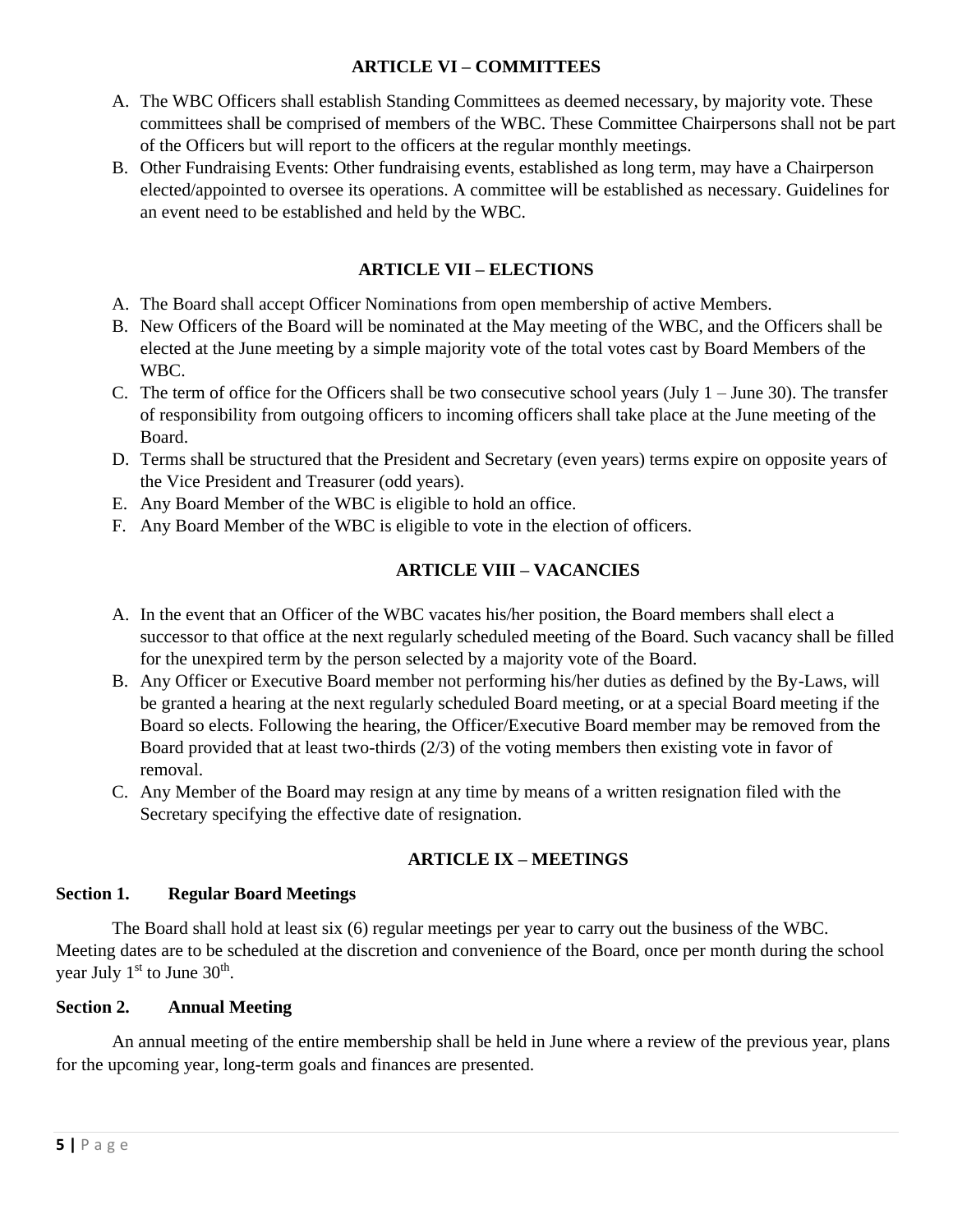#### **Section 3. Special Meetings**

- 1. Special meetings of the entire Board may be convened upon written request of at least three (3) members of the Board to the President. Upon receipt of such requests, the President shall convene a special meeting and shall provide each member of the Board with no less than five (5) days prior notice, either via mail, email or telephone.
- 2. Meetings of the entire membership may be convened upon the written request to any Member of the Board. Upon receipt of such request, the Board shall convene a special meeting of the entire membership after providing no less than ten (10) days prior notice of such meeting.

## **Section 4 Quorum**

Attendance at a Board meeting one-third (1/3) of the then current Board Members shall constitute a quorum for the purposes of conducting the business of the WBC at such a meeting.

## **Section 5. Attendance**

Failure to attend three (3) unexcused, consecutive regular meetings of the Board will be cause for dismissal of a Board member, pursuant to Article VI, Section 3 (above).

## **Section 6. Rules of Order**

When deemed necessary by the President or Vice-President, Robert's Rules of Order shall be used to transact the decision-making process of the Board.

#### **Section 7. Reports**

- 1. At the discretion of the WBC Board, teams and/or clubs may be awarded funds or receive sponsorship for team/club activities or events. Team/Club representatives shall provide the WBC Board with a report of the activity or sponsored event, in person, or as a written report, at a general membership meeting immediately following the end of the activity/event.
- 2. At the Annual meeting of the WBC, Officer(s) shall submit a written report of their activities and of the activities of the various committees during the previous school year and review the proposed activities for the next school year.

## **ARTICLE X – FINANCES**

#### **Section 1. Budget**

The budget shall be discussed at the May meeting and voted on/adopted at the June meeting.

#### *Requirement for Funds (Capital, Special Expenditures and Team)*

Any individual sport team/club which is represented (has Team representative in good standing with the WBC) may submit a "Request for Fund Assistance" to the Vice President of the WBC. The team representative, coach, club advisor or athletic director may request funds.

#### **Section 2. Capital**

Capital funds are designated for large ticket items such as a sound system for the gym, flagpole for the soccer/track stadium, etc. All proposals to be submitted to the Officers will be by the summer prior to the school calendar year.